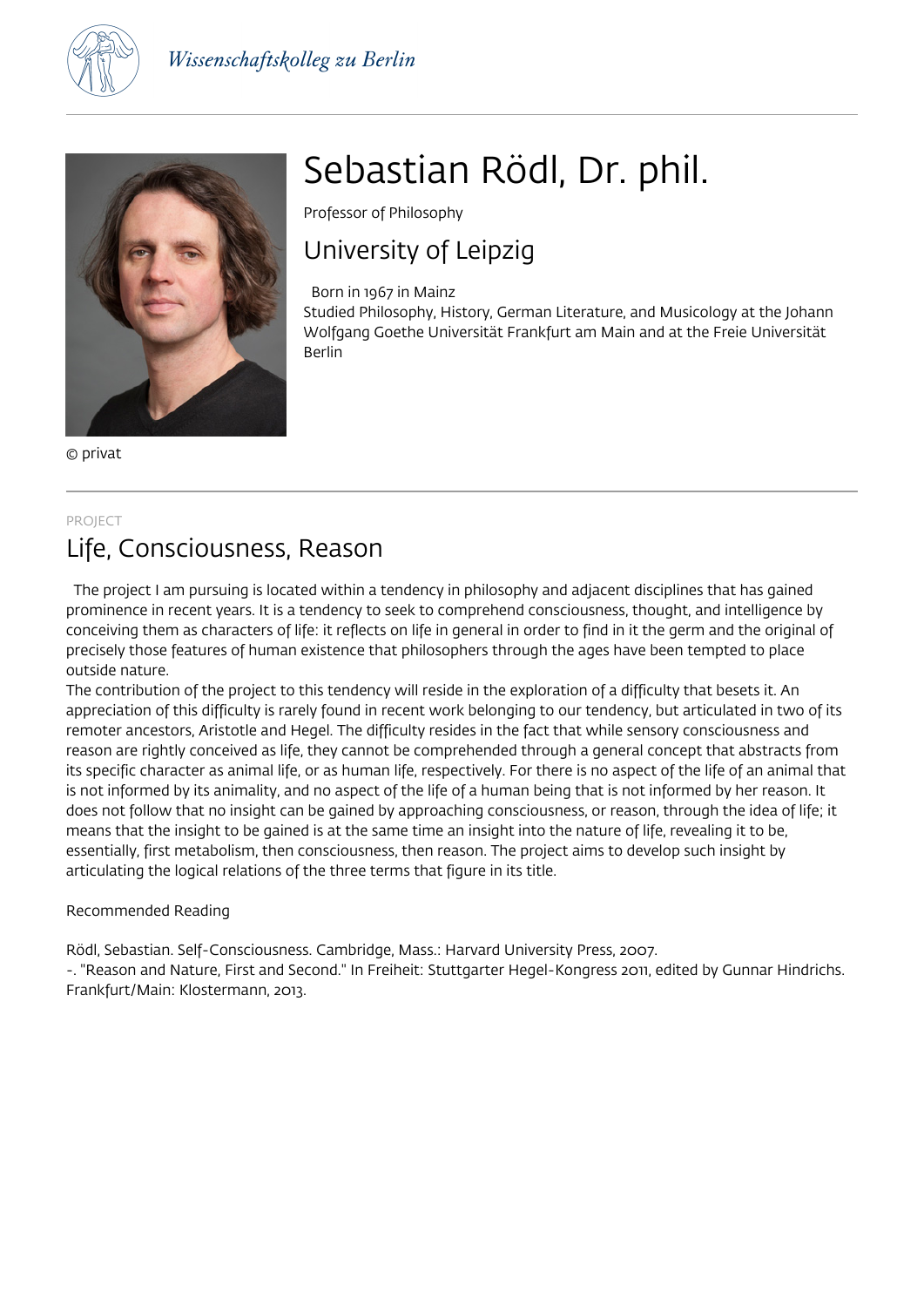TUESDAY COLLOQUIUM, 14.04.2015

# Objectivity and Self-consciousness

 Thought is objective: its validity depends on no character of the subject thinking it, but on what she thinks alone. This means, it is held, that thinking, insofar as it is objective, relates to something other than itself. This idea is entrenched as no other. In the face of relativism, skepticism, constructivism, which deny the objectivity of thought, we must insist that thought is anchored in an object that is there, an object that binds and orients thinking. We must cling to this object and stand up against the irresponsible pretensions to deconstruct it.

The desire to anchor thought in an object other than it is one source of scientism. Science, knowledge of nature, is knowledge of an object that is other than the act of knowing it; the object of science is indifferent to its being known. If objective thought is of something other than itself, then objective thought is, first and foremost, science. But scientism is impossible to take seriously. Science is the measure of all things: this is absurd. Thought of what is good to do, of what is just, is no part of science. Yet it is thought; it is objective. If objective thought is of an object other than itself, we need an object for such thought: something other than our thinking that is the measure of our attempts to think it. So there is this object, we assert: goodness, justice, value, reasons. It is not nature; it is not given in experience. Yet it is an object distinct from our knowing it. One may object that this alleged object is too unlike nature in order for us to understand what it means to say that there is such an object. Equating objectivity of thought with independence of its object, we can, and must, insist: thought of the good and the just is objective; as there is this objectivity, there is this object: goodness, justice, values.

Scientism, realism on the one hand, constructivism, subjectivism on the other, they leave this idea uncontested: the objectivity of thought resides in this, that its object is something other than the act of thinking it. My aim is to expound the contrary notion: thought is objective because and insofar as its object is nothing other than the act of thinking it. It follows with respect to theoretical knowledge that while there is knowledge of an object other than the act of knowing it "knowledge of nature"such knowledge is knowledge as, and only insofar as, it is selfknowledge. It fails in objectivity and is deficient as knowledge insofar as it is knowledge of something other than itself. It follows with respect to practical knowledge that we do not comprehend the objectivity of thought of the good and the just by pretending to think a given object that is goodness and justice. On the contrary, so to conceive the good is to limit the objectivity of thought of the good in a way that undermines it.